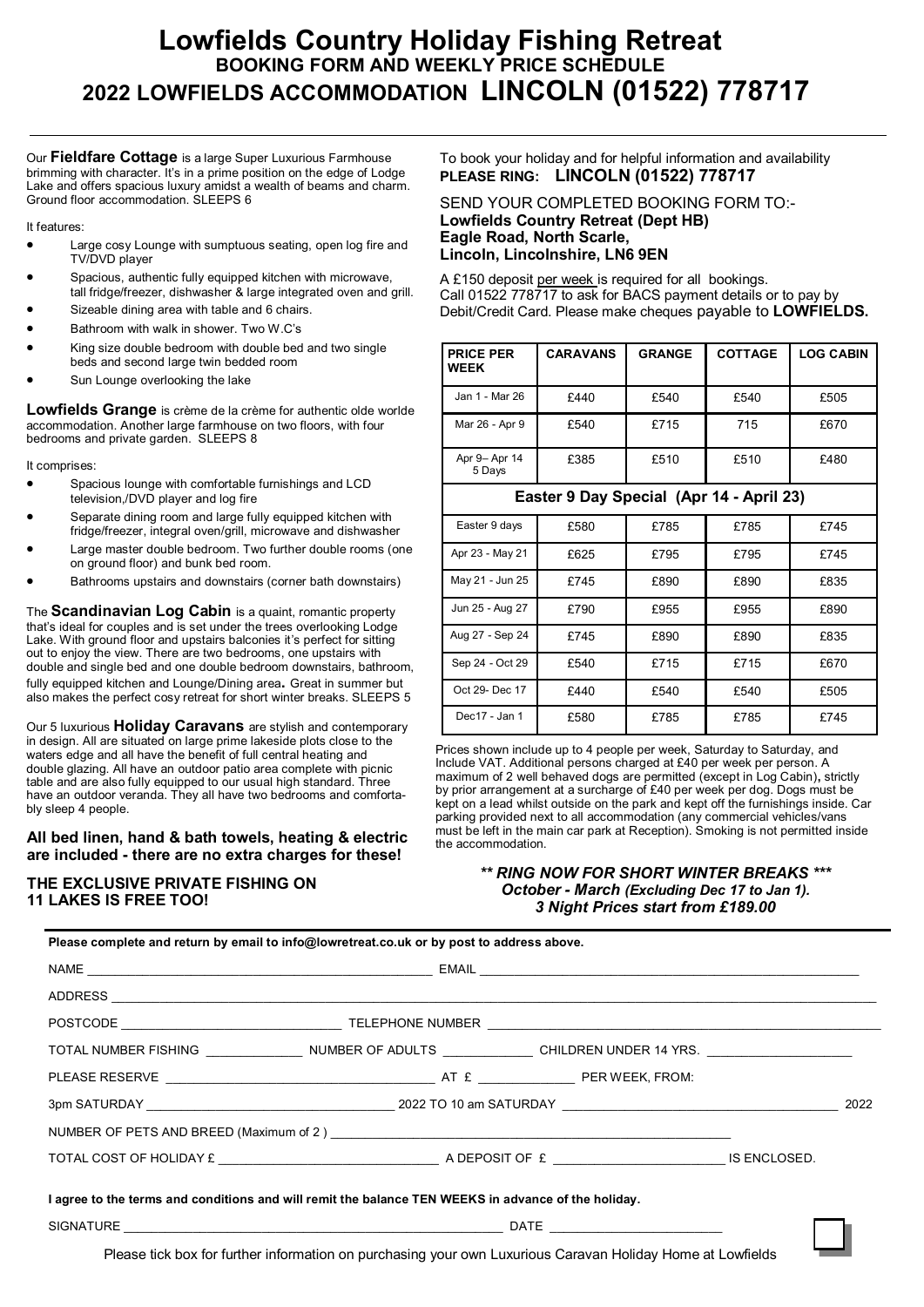## **Terms & Conditions of Hire**

1. In these conditions the following expressions shall have the following meanings:

- **a)** The Company: Lowfields Leisure Ltd., **b)** The Hirer: the individual/s booking the accommodation,
- **c)** The Accommodation: the unit or property booked by the Hirer.

2. These Terms & Conditions of Hire and the booking form when signed shall constitute a binding contract between the Hirer and the Company.

3. All applications to reserve the accommodation must be submitted by the Hirer on the booking form and shall be accompanied by the relevant deposit required as per the price list. The signed booking form and deposit must be received by the Company within 7 days of the initial booking. Payments may be paid by BACS (details available through Reception), debit/credit card over the telephone or cheque via post made payable to Lowfields.

4. The Company will accept the application by sending the Hirer written confirmation of the booking. The Company will at the same time notify the Hirer of the date upon which the balance of the price shall be paid, which shall be 10 weeks prior to the commencement of the hire. If the balance of the price is not paid by the Hirer by the due date, the Company reserves the right to re-let the accommodation as if the Hirer had cancelled in accordance with clause 5 hereof. If the application is not accepted for any reason the Company will notify the Hirer and refund forthwith all sums paid.

5. If the Hirer wishes to cancel the hire he/she shall notify the Company in writing. If the Company is able to re-let the accommodation for the full amount the Hirer's liability will be limited to the loss of the deposit paid. If the Company cannot re-let the accommodation the Hirer shall be responsible for payment for the full price of the holiday. The Company strongly recommends that the Hirer takes out holiday insurance.

6. Postponement and cancellation due to Government restrictions.

This clause explains when you, or we, may cancel or agree to postpone your holiday due to Government restrictions. We prefer that you postpone but will always allow you to cancel where the law gives you the right to do so.

The rights in this clause are additional to any other rights either of us may have in our terms and conditions.

We promise to keep all our customers safe. We ask you not to book if the law prevents you visiting or staying with us, or if Government guidance means that you should not visit or stay with us even if the law still allows you to. Our promise also means that there are limited circumstances in which we may need to cancel your holiday.

Either of us has the right to cancel your holiday, or any unused days, if the law prevents you from visiting or staying with us. If your holiday has not started, then we will refund your booking in full less any costs we have already incurred on your holiday which we cannot recover elsewhere ("Direct Costs"). If your holiday has started, then we will refund in full any days unused when we cancel, again less any Direct Costs. We will not charge an administration fee.

Either of us also has the right to cancel your holiday, or any unused days, if Government guidance means that you should not visit or stay with us, even if the law still allows you to do so. If your holiday has not started, then we will refund your booking in full. If your holiday has started, then we will refund in full any days unused when we cancel. We will not charge an administration fee and we will not deduct any Direct Costs.

#### 7.Changes to our facilities and services

We may make reasonable changes to the facilities and services at the park provided these changes do not materially reduce their quality. Our changes may reflect changes in relevant laws and regulatory requirements or implement minor technical adjustments and improvements, for example to address a health and safety risk.

If we make changes to the facilities and services at the park which materially reduce their quality, we will give you the choice between confirming your booking, agreeing new booking dates with us or cancelling. If your holiday has not started and you decide to cancel, then we will refund your booking in full. If your holiday has started, then we will refund in full any days unused when we cancel. We will not charge an administration fee, and we will not deduct any Direct Costs.